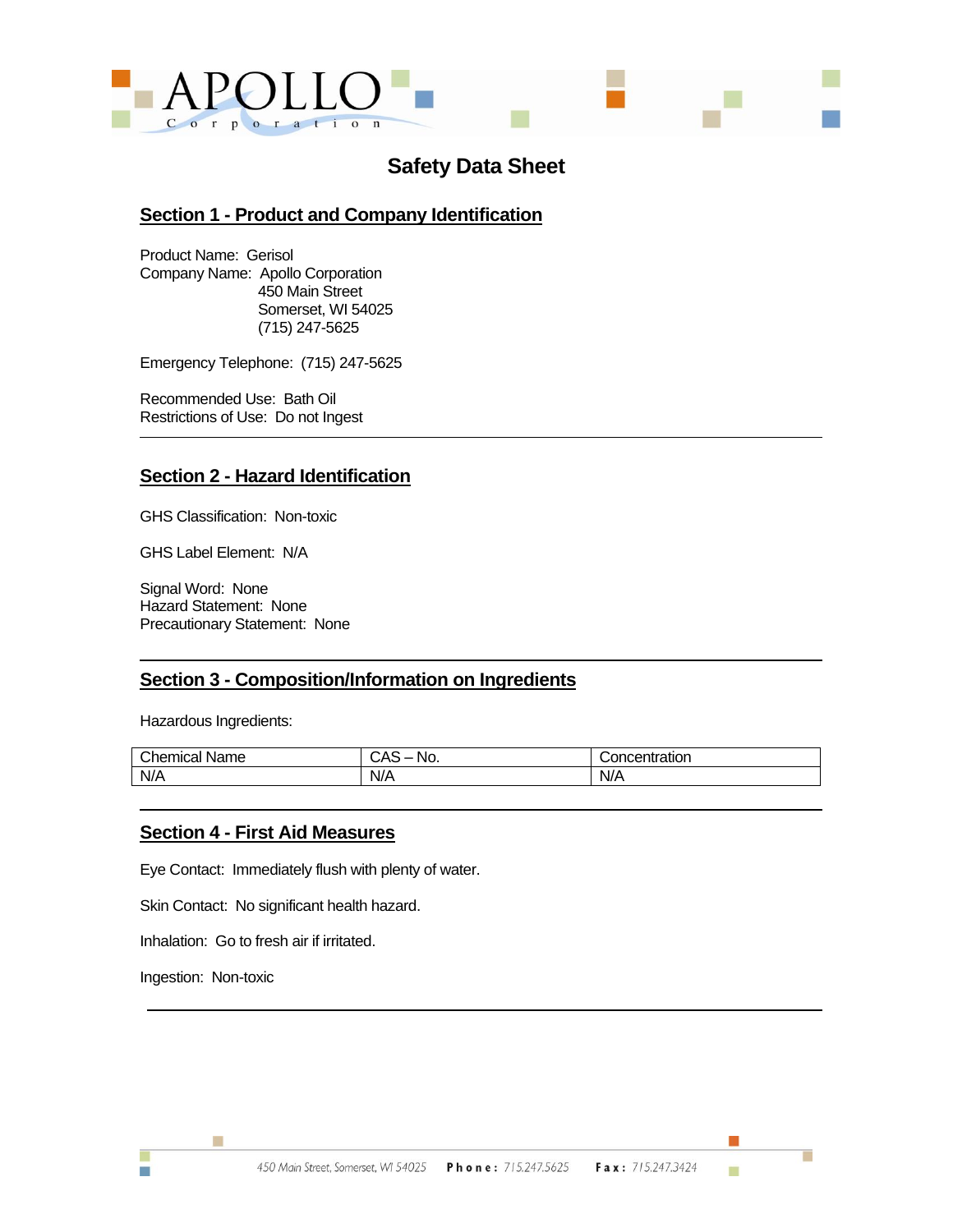



#### **Section 5 - Fire Fighting Methods**

Extinguishing Media: Dry Chem, CO<sub>2</sub>, Foam

Fire Fighting Equipment: Use self-contained breathing apparatus with full face piece and protective clothing.

Chemical Hazards from Fire: None

#### **Section 6 - Accidental Release Measures**

Personal Protective Equipment: None

Methods and Materials for Clean Up: Small Spill: Soak up with absorbent. Shovel into waste container. Flush area with water. Large Spill: Recover spilled material for processing or disposal.

#### **Section 7 - Handling and Storage**

Storage: Indoor, Outdoor, Avoid sparks, fire, open flames. Do not heat or refrigerate.

Other Precautions: Spilled material is slippery. Wear proper footwear. Always guard against slipping or falling.

#### **Section 8 - Exposure Controls/Personal Protection**

| $\cdots$<br>Indredient | <b>DEI</b><br>ı<br>-- |                        |
|------------------------|-----------------------|------------------------|
| N/A                    | N/A                   | $\blacksquare$<br>'V/A |

Personal Protective Equipment: None required

### **Section 9 - Physical and Chemical Properties**

| Appearance:           | Clear to Light<br>Yellow | Odor:                   | Vanilla        | pH:                  | <b>NA</b> |
|-----------------------|--------------------------|-------------------------|----------------|----------------------|-----------|
| Specific<br>Gravity:  | 0.86                     | Flammability<br>Limits: | <b>ND</b>      | Evaporation<br>Rate: | <b>ND</b> |
| <b>Boiling Point:</b> | $212^{\circ}F$           | Flash Point:            | $>300^\circ F$ | Vapor Density:       | <b>ND</b> |
| Vapor<br>Pressure:    | <b>ND</b>                | Water<br>Solubility:    | None           | Volatiles:           | <b>ND</b> |

### **Section 10 - Stability and Reactivity**

Incompatibility: Oxidizing Agents

Hazardous Polymerization: None

Stability: Stable

m.

Ħ

m